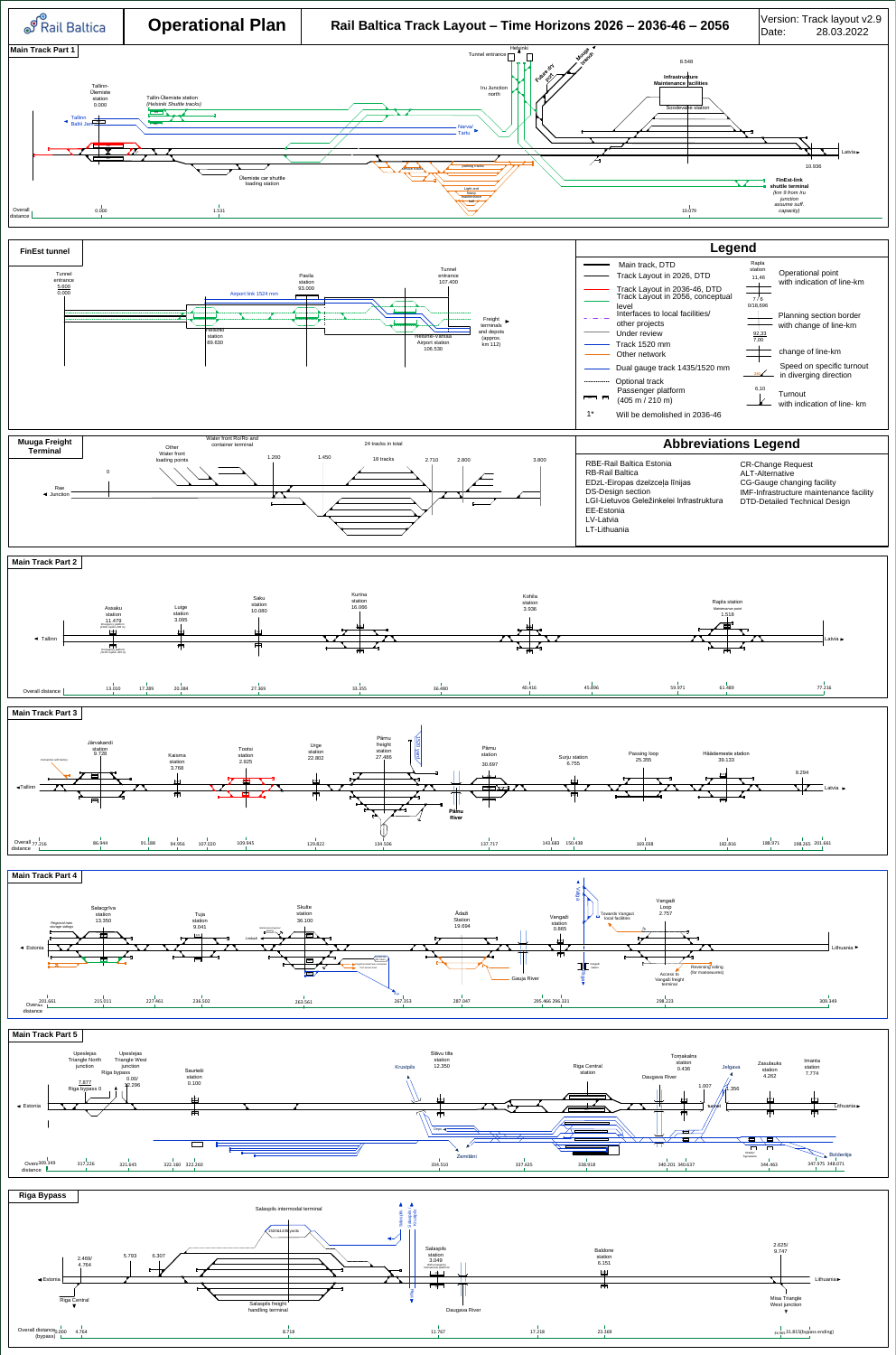





**Kaunas - Vilnius**





**Main Track Part 8**